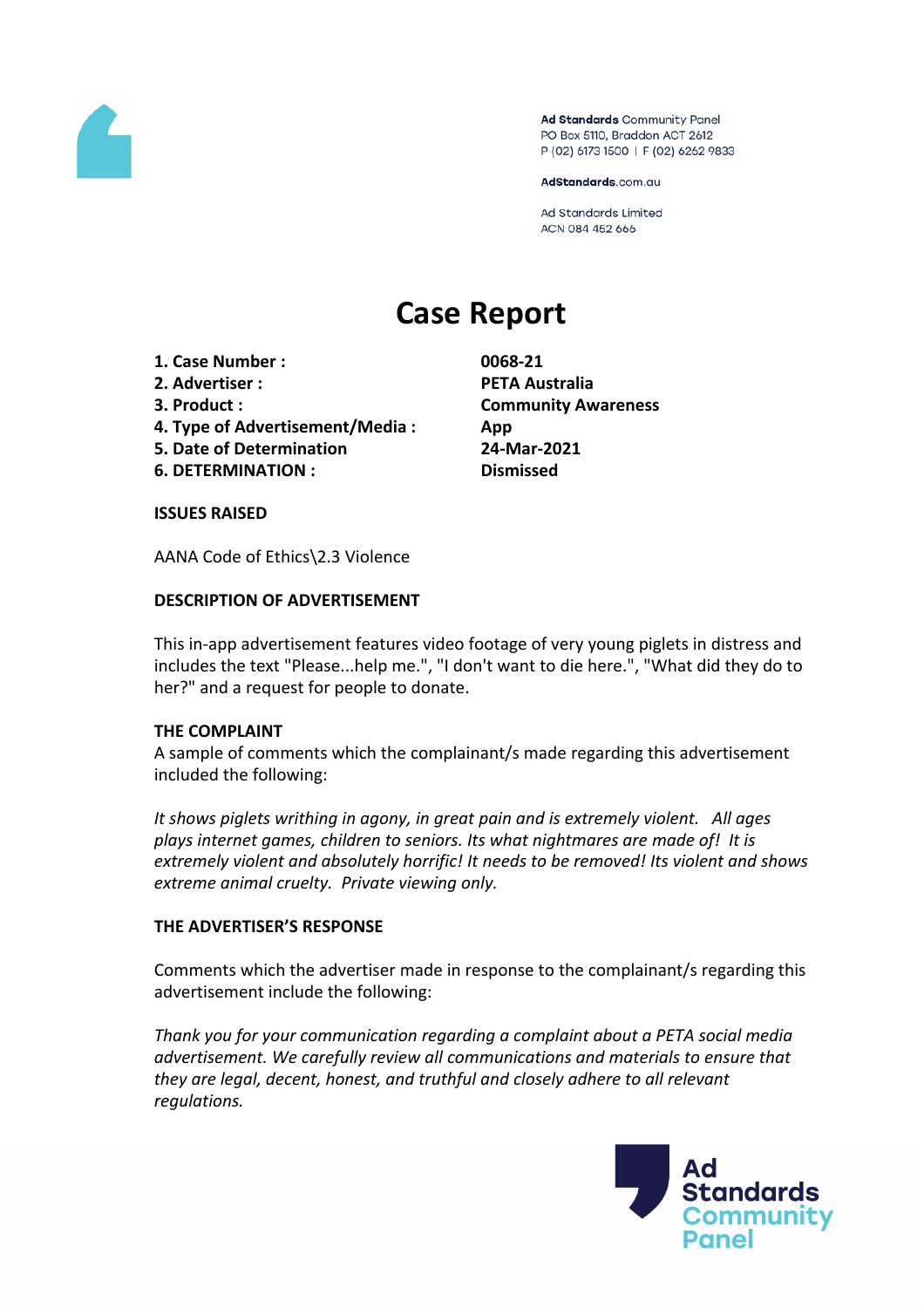

*The ad in question shows piglets suffering on factory farms with compelling messaging asking the viewer to help since those animals do not want to die.*

*The ad was clearly marked as being from PETA. It was a targeted ad on Facebook and therefore passed that company's stringent review for advertising standards before it was posted. Facebook requires that ads be authentic; that they not threaten, intimidate, exclude, or silence others; that they not harass or degrade others; and that they not contain sensational content or misinformation.*

*Our targeted Facebook ads are sometimes displayed on game apps through the Facebook 'audience network' and we believe this is how the complainant viewed it. If so it will be the same ad with the same targeting parameters and under 18s are supressed from viewing the ad.*

*The images of the piglets were obtained by PETA eyewitnesses to help inform the public about the way their choices affect animals. No one who cares about animals could view some of the photographs in our literature and the video footage on our website without becoming upset. However, there are several reasons why we feel that it's vital to include images from inside factory farms and other facilities.*

*Many people simply do not want to believe the extent of animal abuse occurring in our society. The old adage about a picture being worth a thousand words is particularly hue in the case of cruelty to animals. With visual evidence of such abuse, we can easily counter the claims of exaggeration made by the industries responsible for all this suffering.*

*As I noted, the PETA ad was targeted. Since anyone under the age of 18 was suppressed, children could not have viewed it. Furthermore, the ad was targeted at adult PETA donors and adults who had previously indicated an interest in taking action for animals by supporting other animal charities. The ad campaign was also brief.*

*The ad does not depict violence and so does not violate that standard. Violence is behaviour involving physical force intended to hurt, damage, or kill someone or something. Although PETA has documentation showing*

*violent treatment of pigs (and other animals) in the meat industry, we didn't include such images in the ad in question.*

*Our ad isn't violent, but industry treatment of animals certainly is, as 90% of the 6 million pigs slaughtered each year in Australia are intensively or factory-farmed. Pigs' short lives are defined by a series of enclosures: weaner, grower, and finishing pens. They spend their entire lives in these extremely crowded pens on small slabs of soiled concrete.*

*These intelligent animals become increasingly agitated by their deprivation and confinement and often attack each other out of frustration. In order to prevent piglets from injuring each other, their tails and the ends of their teeth are cut off. The males*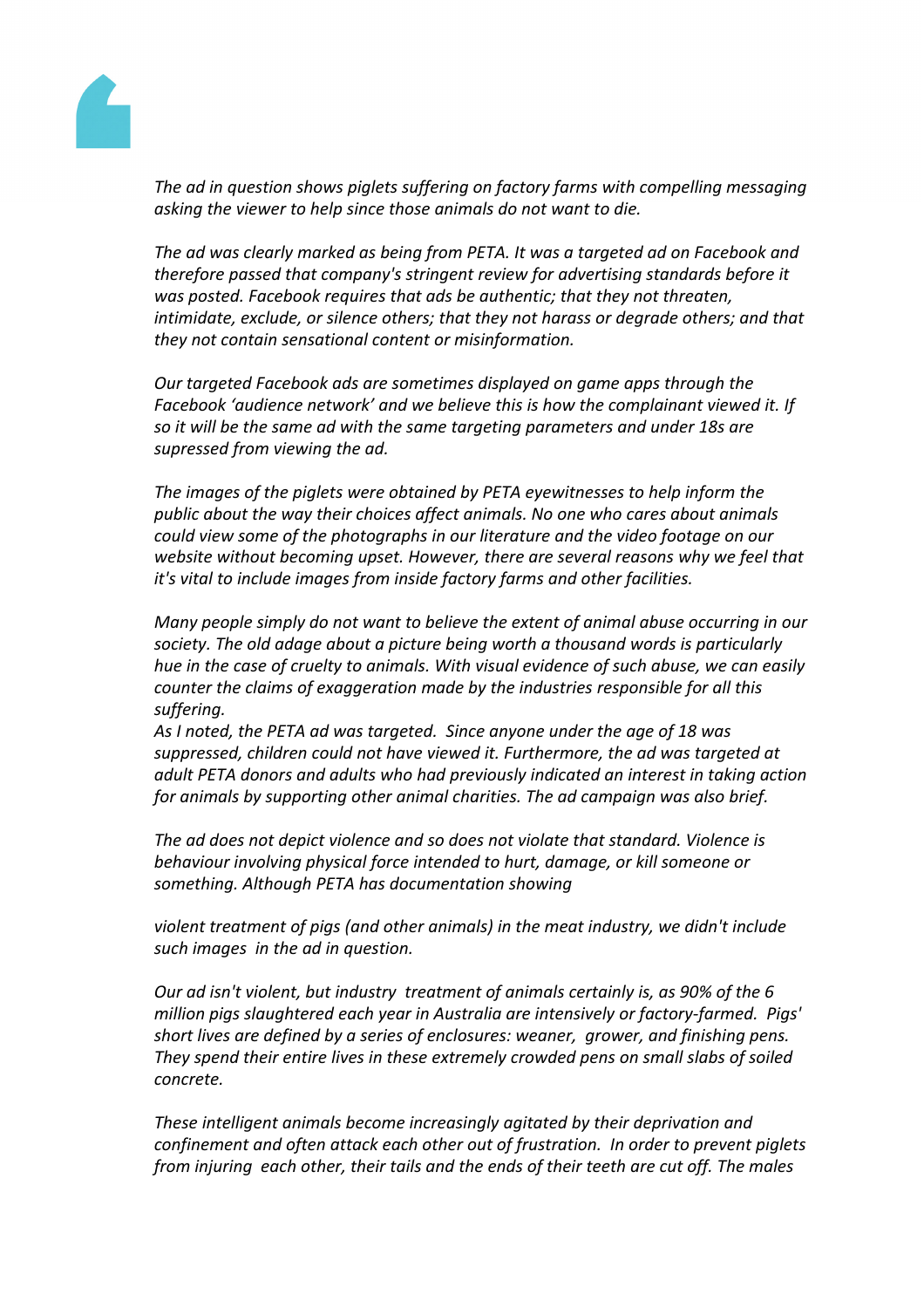

*are also castrated. All this is done without providing them with any pain relief. Many piglets die within the first few weeks after birth.*

*At the slaughterhouse, the cruelty and violence continue often, stunning methods are ineffective and workers slit pigs' throats and then dump them into scalding-hot water while they're still conscious.*

*By showing actual footage from inside factory farms, PETA overcomes false assurances from the meat industry and misleading promotional images that purportedly show that all animals are treated humanely. This is crucial for engaging consumers in our peaceful campaigns for change.*

*We immediately comply with requests from supporters that graphic images be suppressed. We believe the complainant who submitted this complaint also contacted us, and we immediately put her on a list to suppress any further graphic ads.*

*We also monitor feedback on our advertisements to make sure that we're targeting people effectively. It's not in our interest to target people who don't want to see any of our ads or to target people with ads that tum them away from, instead of engage them with, our work to promote respect for all animals.*

*We hope this addresses the concerns and that the Ad Standards agrees that such communications are appropriate and necessary in meeting our charitable mission to help animals.*

# **THE DETERMINATION**

The Ad Standards Community Panel (the Panel) considered whether this advertisement breaches Section 2 of the AANA Code of Ethics (the Code).

The Panel noted the complainant's concern that the advertisement is extremely violent and horrific and not appropriate to be shown to people playing a game.

The Panel viewed the advertisement and noted the advertiser's response.

# **Section 2.3 Advertising or Marketing Communications shall not present or portray violence unless it is justifiable in the context of the product or service advertised.**

The Panel noted the Practice Note for the Code includes:

*"Violence against animals is caught by this section. However graphic depictions of violence against animals or the effects of such violence may be justified by the community message involved.".*

# **Does the advertisement contain violence?**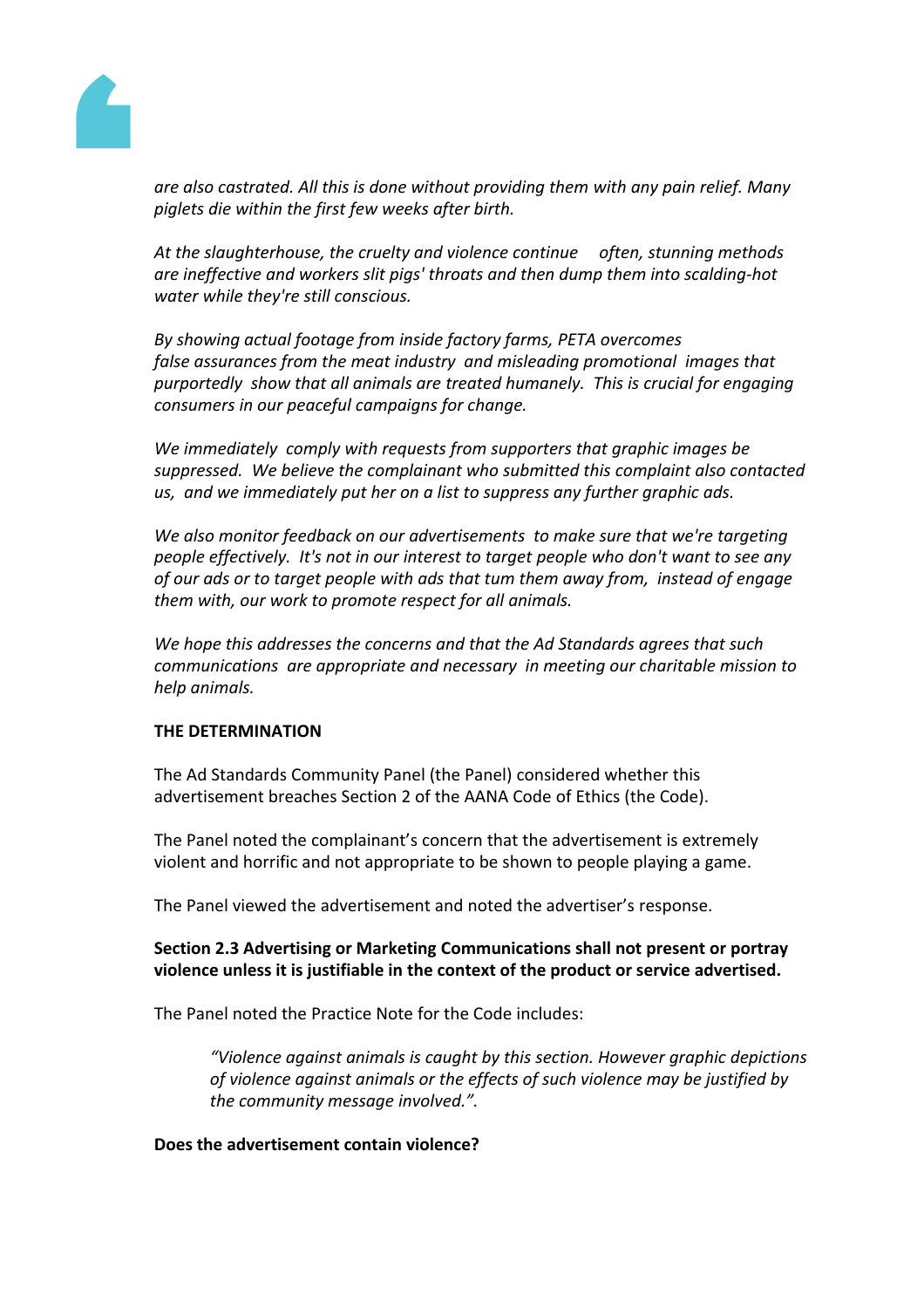

The Panel noted that the advertisement features distressing images of piglets that appear to be neglected or treated cruelly.

The Panel considered that many people viewing this advertisement would find the treatment of the animals distressing, and that this treatment would constitute violence.

# **Is the violence justifiable in the context of the product or service advertised?**

The Panel noted that the footage used in the advertisement was conveying a community awareness message about the treatment of pigs, and that these images were directly relevant to what was being advertised.

The Panel noted the complainant's concern that the violent images were not appropriate to be shown to people of all ages who are playing a game.

The Panel noted the advertiser's response that the advertisement had been targeted towards adults who have previously interacted with animal welfare charities.

The Panel considered that the advertiser had taken reasonable steps to ensure that the advertisement was not displayed to young audiences.

The Panel noted that the footage was distressing, and would be distressing to adults concerned with animal welfare, however the graphic depiction were justified by the community message involved,

# **Section 2.3 conclusion**

In the Panel's view the suggestion of violence in the advertisement was justifiable in the context of the product advertised, and did not breach Section 2.3 of the Code.

# **Conclusion**

Finding that the advertisement did not breach any other section of the Code, the Panel dismissed the complaint.